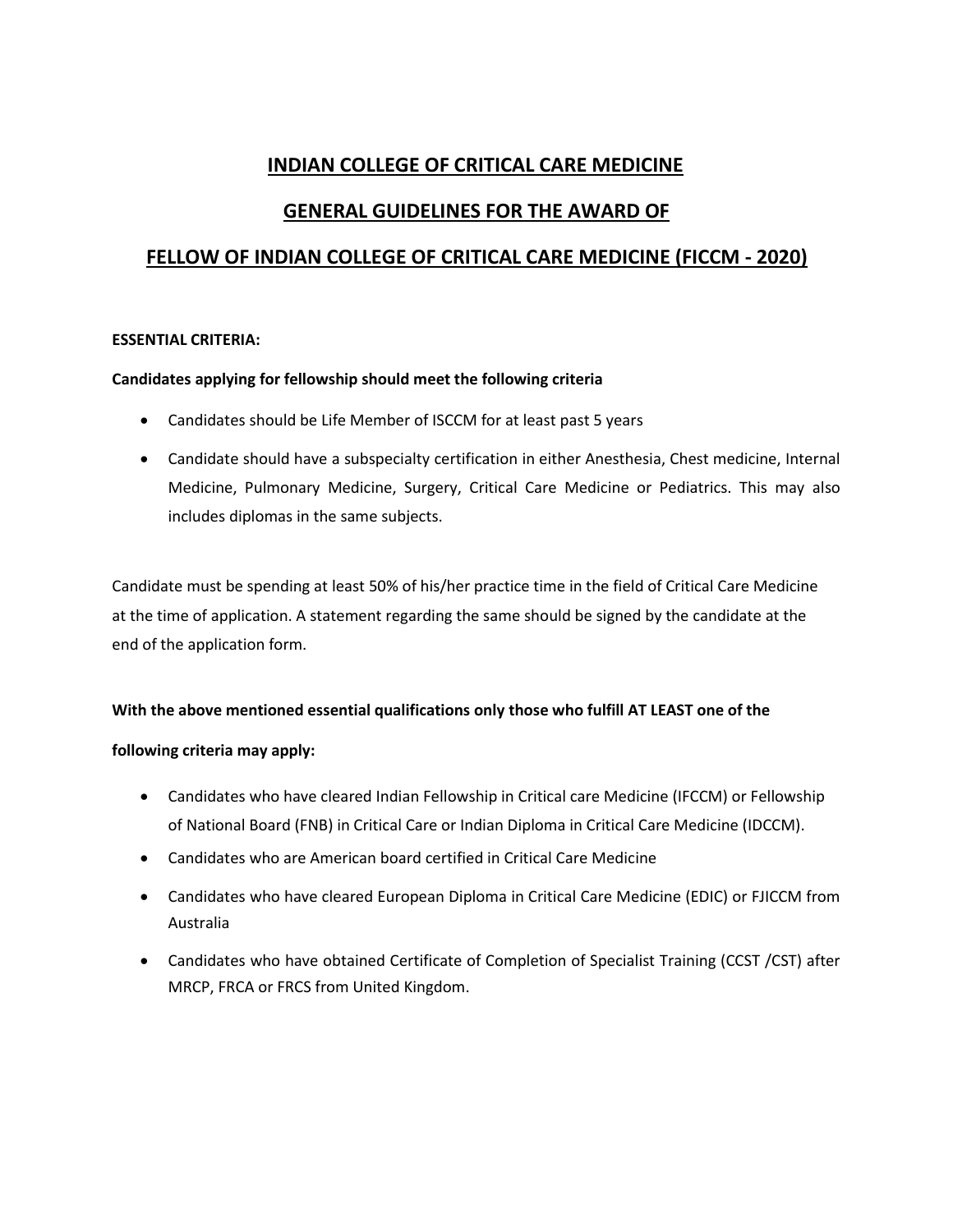Practicing critical care medicine in India for at least 10 years after obtaining appropriate postgraduate degree approved by Medical Council of India

#### **In addition to having one of the above, candidates should demonstrate**

- Continued involvement in the practice of Critical Care by research, publication or Education, and
- Involvement in national and local community activities that demonstrate outstanding dedication and/or leadership in the practice and training of Critical Care Medicine.

#### **APPLICATION PROCESS:**

- Application in prescribed form should be accompanied by a statement on a plain paper by the candidate describing his credentials supporting his claim for award of fellowship (up to 300 words). This should include nature of work, training, contribution to ISCCM programs and research work.
- Payment procedure: Candidate has to do online payment for FICCM. Online payment details are as follows:

| <b>FICCM Fees: Rs. 11,800/-</b>                                                                         |
|---------------------------------------------------------------------------------------------------------|
| <b>Bank: HDFC Bank Ltd</b>                                                                              |
| Branch: Shraddha Bldg., Ground Floor, Jn of Gokhale and Ranade<br>road<br>Dadar West<br>Mumbai - 400028 |
| <b>Account name: Indian Society of Critical Care Medicine</b>                                           |
| Account number: 03561450000152                                                                          |
| RTGS /NEFT IFSC: HDFC0001118                                                                            |
| MICR: 400240147                                                                                         |

#### **THE APPLICATION FEES IS NON REFUNDABLE.**

 Last date of application – September 30, 2019 (Monday). Any application received after 5 pm on September 30, 2019 in the ISCCM headquarters (Mumbai) will not be considered.